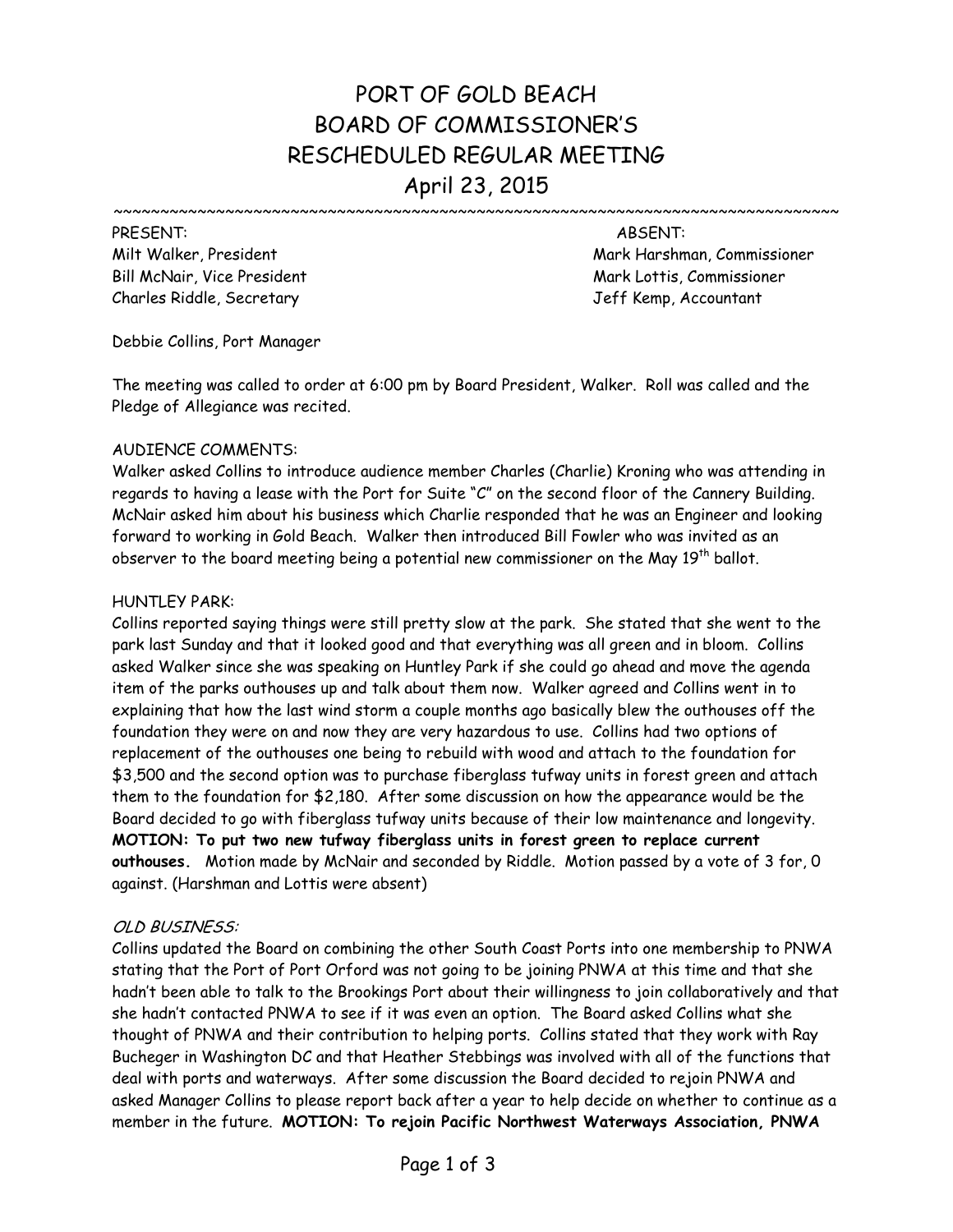**and have the Manager evaluate to benefit to being a member in one year.** Motion made by McNair and seconded by Riddle. Motion passed by a vote of 3 for, 0 against. (Harshman and Lottis were absent)

Walker moved on to the next agenda item and asked Collins about the parking lot expansion at the fish cleaning station. Collins explained that after OSMB made up a conceptual design of the expansion the total cost would be approximately \$150,000 to which OSMB would fund 75%. Janine from OSMB suggested checking with ODFW about an R & E Grant to fund the remainder of the project. Collins talked with Todd Confer at ODFW about the project and Confer referred Collins to the grant application and thought it would be a project considered by the R & E Board. The Board liked the idea of the project being completely funded if possible.

# NEW BUSINESS:

The Board moved on to a new lease for Charles Kroning to occupy Suite "C" in the Cannery Building. They looked over the break down of the lease and the PDF copy of the signage Kroning would be installing. **MOTION: To approve the Kroning Lease for Suite "C".** Motion made by Walker and seconded by McNair. Motion passed by a vote of 3 for, 0 against. (Harshman and Lottis were absent) The Board then agreed Collins should be appointed as the Budget Officer. **MOTION: To Appoint Collins as the Budget Officer for the fy2015-16 budget year.** Motion made by McNair and seconded by Riddle. Motion passed by a vote of 3 for, 0 against. (Harshman and Lottis were absent) The next topic was the fuel monitoring system for the marina fuel. Collins explained that after pressure washing the fuel tank some water got into the tank to which she had to call SME to come out and address the water issue. SME's Rick Setzer found that there was a gasket that needed to be replaced as well as a few things to tighten. While Setzer was checking the system he found that the monitoring system was not functioning. Setzer was concerned that with the monitor not functioning it could be dangerous and should be replaced to be put back in compliance with the law. The Board agreed fuel is something that can be hazardous and needed to be addressed. **MOTION: To have Manager Collins do the repairs as needed to the fuel monitoring system.**  Motion made by McNair and seconded by Walker. Motion passed by a vote of 3 for, 0 against. (Harshman and Lottis were absent) The last new business item was the port office rehab. Collins gave the Board the cost breakdown that she was given by Jim Crumley and explained the details. The cost came in higher than expected and Collins said there were a few things that could be changed to lower the cost by approximately \$5,000. The cost was not a huge issue as the rehab does need to be done to the office. The main topic was timing and that it would have to be put off until fall after the busy season has passed. The Board agreed that waiting was the way to go and understand that the bid for the project may change between now and the fall. Riddle asked that before moving on to the next item if there was a Budget Schedule that should be handed out. Collins thanked him for asking and handed out the schedule for the budget saying that the first meeting of the Budget Committee would be held on May 12, 2015 at 6:00 pm in the Port Office. Riddle asked if Collins would be sending out the draft budget a week prior to the meeting for the Budget Committed to prepare for the meeting, Collins stated that was her goal.

# APPROVAL OF MINUTES:

**MOTION: To approve the March 19, 2015 minutes.** Motion made by McNair and seconded by Riddle. Motion passed by a vote of 3 for, 0 against. (Harshman and Lottis were absent)

# ACCOUNTS PAYABLE:

**MOTION: To accept accounts payable for March 20, 2015 and April 5, 2015.** Motion made by McNair and seconded by Walker. Motion passed by a vote of 3 for, 0 against. (Harshman and Lottis were absent)